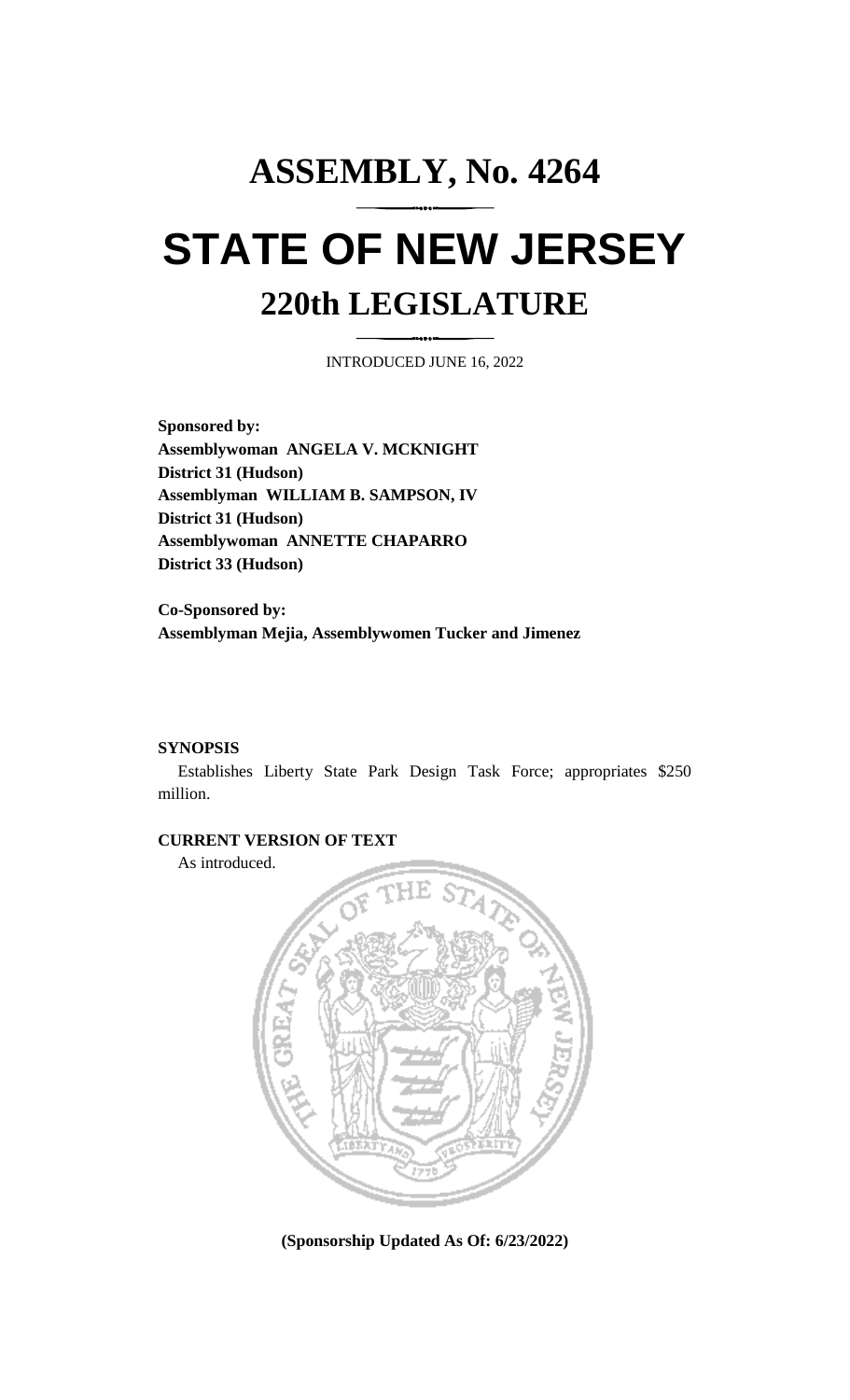## **A4264** MCKNIGHT, SAMPSON

 **AN ACT** establishing the Liberty State Park Design Task Force, supplementing Title 13 of the Revised Statutes, and making an appropriation.

 **BE IT ENACTED** *by the Senate and General Assembly of the State of New Jersey:*

- 1. This act shall be known and may be cited as the "Liberty State Park Conservation, Recreation, and Community Inclusion Act."
- 

12 2. The Legislature finds and declares that:

 a. Liberty State Park, located along the waterfront of Jersey City, is an urban oasis for New Jersey residents and visitors from all over the world with internationally recognized landmarks including the Statue of Liberty, Ellis Island, and the Manhattan skyline;

 b. More than five million people from around New Jersey, our nation, and the world visit the park each year to bask in the shadows of Lady Liberty, and enjoy the park's facilities with an average 750,000 annual visitors to the Liberty Science Center and around 700,000 annual visitors to the Statute of Liberty and Ellis Island ferry service passengers;

 c. In 1977, following an intensive multi-stakeholder community development process that included 23 public input meetings throughout the City of Jersey City as well as Newark, Hoboken, and Trenton, a Master Plan was developed by the Liberty State Park Study and Planning Commission, and approved by the Department of Environmental Protection. Along with open space, natural trails, and wildlife preservation areas, the Master Plan included various recreational uses including an amphitheater, marinas, aquarium, agricultural center, fishing piers, community gardens and greenhouses, public pools, ball fields, ball courts, and tennis courts. The Master Plan also contemplated a public transportation system to allow members of the surrounding lower income community to have free and unfettered access to the Park;

 d. The Liberty State Park Study and Planning Commission established Master Plan Guidelines, which stated that, "A park is for the people! And people are both young and old, active and contemplative, found in grounds and in solitude, artistic and athletic, nature lovers, city dwellers, residents from neighboring areas and visitors from afar. The park, in a manner similar to the great parks being enjoyed today which were planned a century or more ago, must continue to expand to meet the needs of all persons visiting the park; the park must be a growing, living organism. The Commission feels that Liberty State Park should be planned to serve a multitude of recreational needs of various visitors to the park. It will indeed be a green cornerstone for an entire urban shore, a nature environment with urban convenience. It should have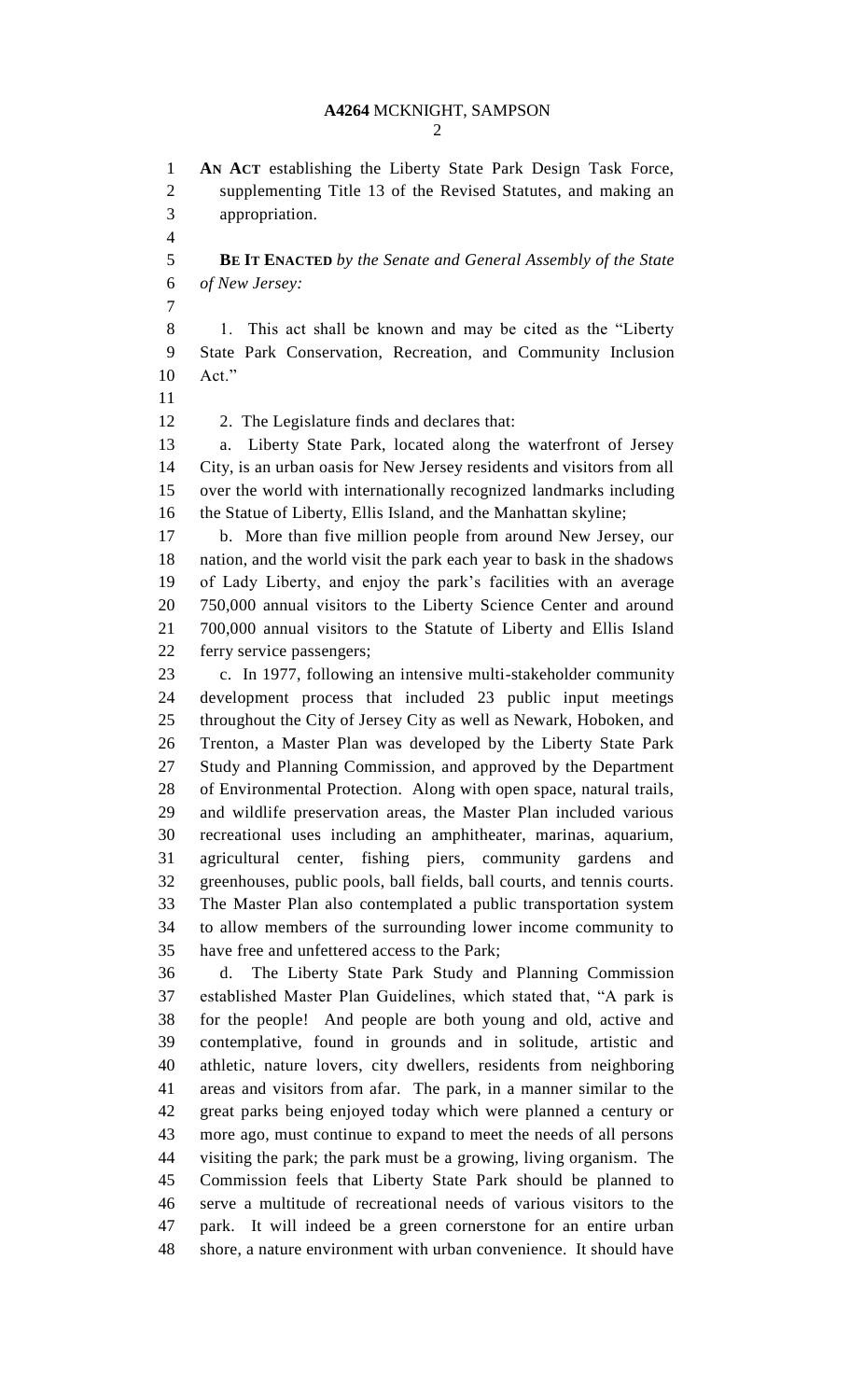a proper mixture of various types of recreation and leisure activities";

 e. Development of Liberty State Park in accordance with the 1977 Master Plan was affected by the park's industrial past due to the presence of environmental contamination, as well as an overall lack of funding and lack of input from minority communities;

 f. During Superstorm Sandy in October 2012, an 11-foot storm surge flooded Liberty State Park causing millions of dollars of extensive damage to natural resources, open space areas, and recreational spaces, such as walkways, picnic areas, playgrounds, and certain historic structures. With almost a decade since Superstorm Sandy, not only has the park not been fully restored nor repaired, but there has not been an extensive adaptation and resiliency plan implemented to prevent damage from future storms and protect surrounding communities. Following a revision of coastal flood maps in the wake of Superstorm Sandy, Liberty State Park is located in a Special Flood Hazard Area as identified by the United States Federal Emergency Management Agency with the majority of the area in the high risk "AE Flood Zone" and high risk coastal area "VE Flood Zone";

 g. On October 29, 2019, Governor Phil Murphy signed Executive Order No. 89 establishing new requirements aimed at building Statewide and community resilience, including the development of a Statewide Climate Change Resilience Strategy, which declared that "New Jersey is especially vulnerable to the impacts of sea level rise, increased flooding and other aspects of climate change, with potentially disastrous consequences for public health and safety" and acknowledged that "minority and low- income communities are disproportionately affected by climate change, including by the health effects of higher temperatures and increased air pollution and by the displacement of coastal and low-lying neighborhoods from sea level rise and flooding";

 h. Liberty State Park has the strong potential to promote the goals of Executive Order No. 89 as well as the overall purposes and objectives of the "State Park and Forestry Resources Act," P.L.1983, c.324 (C.13:1L-1 et seq.), the "New Jersey Green Acres Land Acquisition Act of 1961," P.L.1961, c. 45 (C.13:8A-1 et seq.), and other State laws concerning State parks and forests, and the use of lands for recreation and conservation purposes, by providing equal access to Liberty State Park for public use and enjoyment of conservation areas, open space, and recreational areas, especially to those local residents disproportionately affected by climate change and the COVID-19 pandemic;

 i. On September 23, 2021, the Department of Environmental Protection created the Liberty State Park Design Task Force for the purposes of developing conceptual and design plans to improve conservation and recreational opportunities in Liberty State Park, and, while the task force has made some progress towards those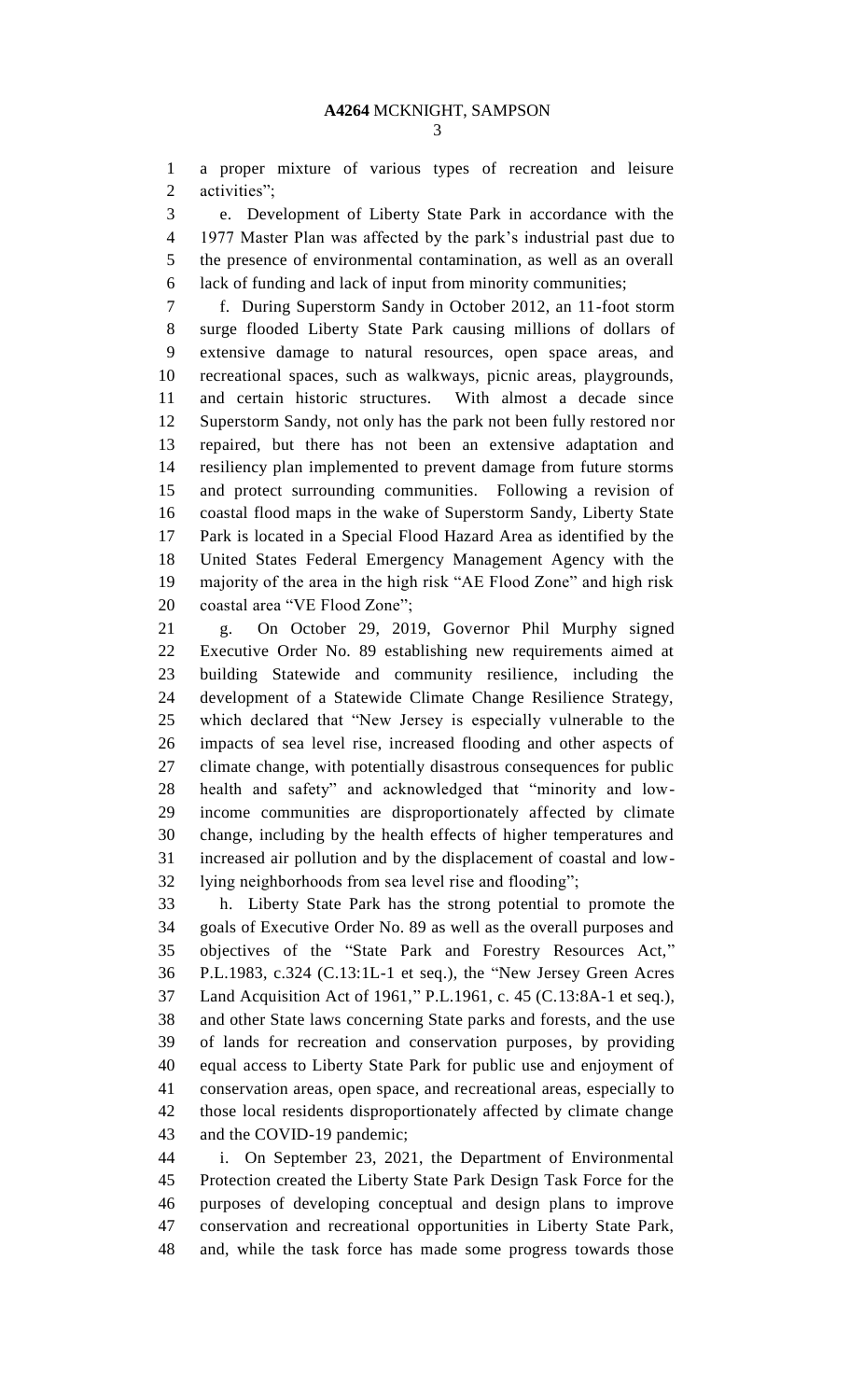goals, it is clear that Liberty State Park is in need of significant improvements and future maintenance plans that can only be achieved with the support of the Legislature; and j. The Legislature hereby finds and declares that Liberty State Park requires critical investments to accommodate short-term and

 long-term action items that will improve conservation and recreational opportunities within the park and provide for the continued maintenance of the park, and such investment is in the best interest of the citizens of this State and that the provision of recreational programs to all segments of the public enhances the public health, prosperity, and general welfare, and is a proper responsibility of the State.

3. As used in this act:

 "Commissioner" means the Commissioner of Environmental Protection.

 "Department" means the Department of Environmental Protection.

 "Task force" means the Liberty State Park Design Task Force established by the commissioner by administrative order dated September 23, 2021 and established pursuant to section 4 of this act.

 4. a. There is established in the Department of Environmental Protection a Liberty State Park Design Task Force as a permanent entity created to assist the department with developing both:

 (1) short-term action items designed to improve public use and enjoyment of conservation and recreation areas within Liberty State Park; and

 (2) a long-term master plan for Liberty State Park that (a) improves park facilities, programs and amenities, (b) creates new transportation and mobility services to the park to ensure equal access for all community residents to the park and within the park, (c) further preserves the park's natural resources and wildlife and protects against climate change, and (d) includes plans for the department to generate revenue and other funds, donations, or endowments to ensure adequate reserve funds for the ongoing and future maintenance of the park.

 b. In carrying out its responsibilities, the task force shall give due consideration to the natural, historic, cultural, recreational, economic, and scenic resources, and the local, State, and national significance of Liberty State Park. The task force shall (1) reflect the diversity of the Hudson County and the Jersey City community, (2) give due consideration to the creation of recreational, cultural, and economic opportunities and access to the park for all residents, and (3) consider how the local community, especially minority and local small business owners can participate and benefit from the improved park.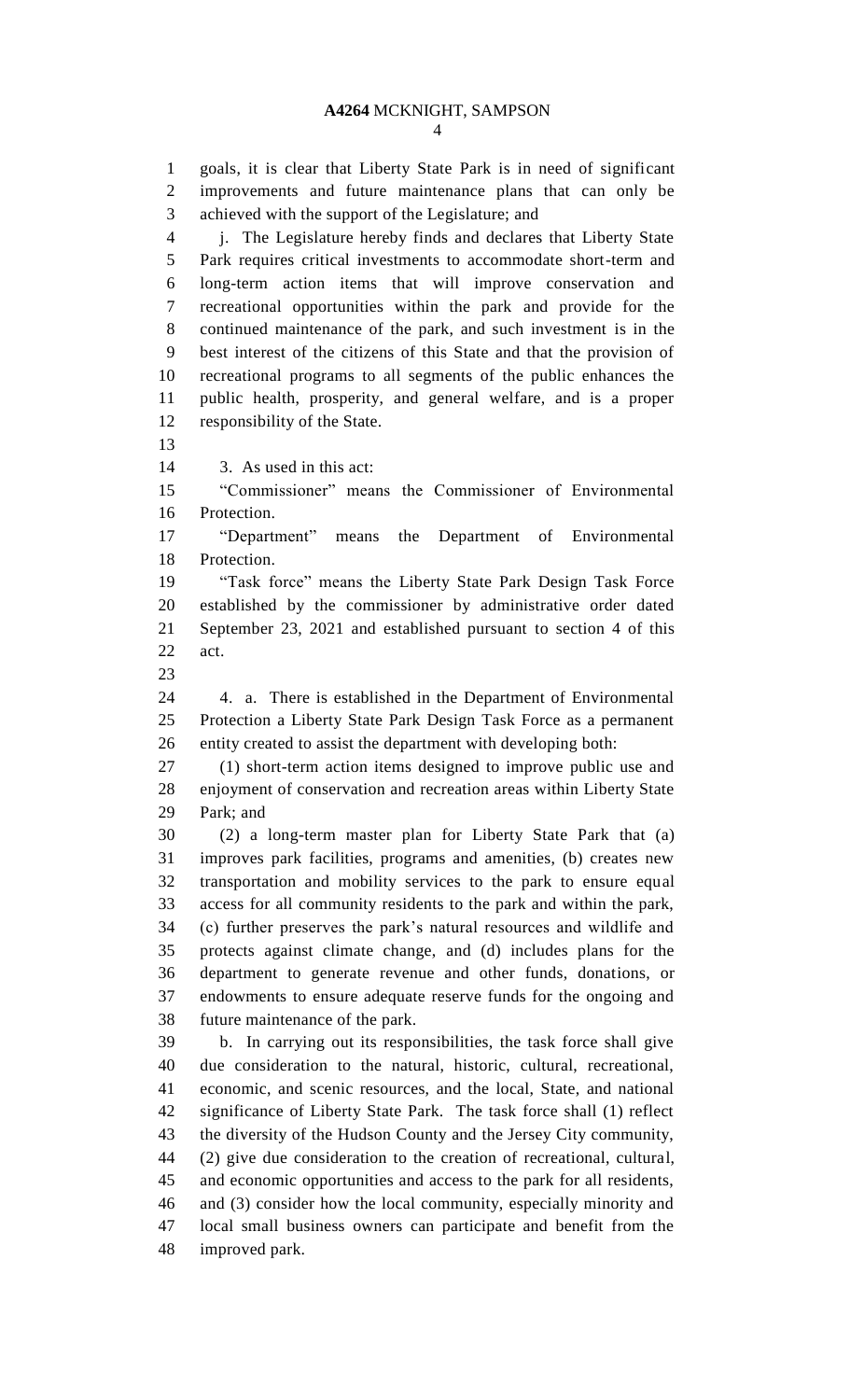c. The Liberty State Park Design Task Force shall consist of 17 members as follows: (1) the department's Deputy Commissioner for Environmental Justice and Equity, or the deputy commissioner's designee, who shall serve ex officio; (2) the department's Director of Parks and Forestry, or the director's designee, who shall serve ex officio; (3) the Superintendent of Liberty State Park, or the superintendent's designee, who shall serve ex officio; (4) the Bureau Chief of the department's Office of Natural Resource Restoration, or the chief's designee, who shall serve ex officio; (5) the president of the Friends of Liberty State Park, or the president's designee, who shall serve ex officio; (6) the president of Liberty State Park for All, or the president's designee, who shall serve ex officio; (7) the mayor of Jersey City, or the mayor's designee, who shall serve ex officio; (8) the director of the Jersey City Department of Recreation and Youth Development, or the director's designee, who shall serve ex officio; (9) the Hudson County Commissioner for District 3, or the commissioner's designee, who shall serve ex officio; (10) the chief of the Hudson County Division of Parks, or the chief's designee, who shall serve ex officio; (11) the superintendent of Jersey City Public Schools, or the superintendent's designee, who shall serve ex officio; (12) the president of the NAACP, New Jersey State Conference, or the president's designee, who shall serve ex officio; (13) the president of the NAACP, Jersey City Branch, or the president's designee, who shall serve ex officio; and (14) four residents of Jersey City selected by the co-chairs of the task force and approved by the commissioner. d. The task force shall be co-chaired by the department's Deputy Commissioner for Environmental Justice and Equity, or the designee thereof, and the department's Director of Parks and Forestry, or the designee thereof. The task force shall meet at the call of the co-chairs. At least nine members of the task force shall constitute a quorum for the transaction of task force business. e. The department shall provide primary staff support to the task force. f. The task force shall be entitled to the assistance and service of the employees of any State, county or municipal department, board, bureau, commission, authority, or agency as it may require and as may be available to it for its purposes, to employ stenographic and clerical assistance, and to incur traveling or other miscellaneous expenses as may be necessary in order to perform its duties, within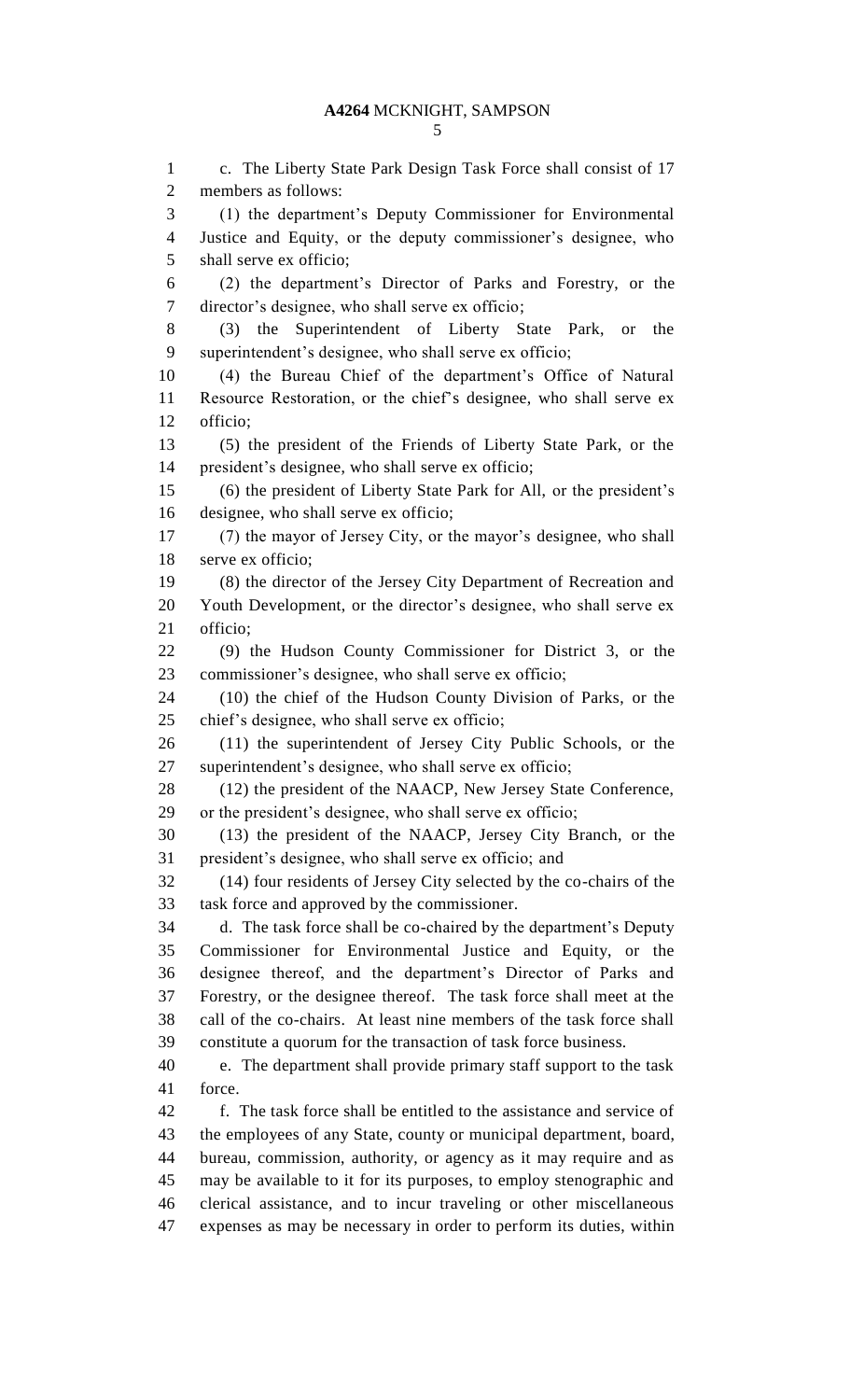the limits of funds appropriated or otherwise made available to it for its purposes. g. The members of the task force shall serve without compensation, but may be reimbursed for necessary expenses incurred in the performance of their duties, within the limits of funds appropriated or otherwise made available to the committee for its purposes. h. The task force shall be subject to the provisions of the "Senator Byron M. Baer Open Public Meetings Act," P.L.1975, c.231 (C.10:4-6 et seq.). 11 i. A true copy of the minutes of every meeting of the task force shall be prepared and made available to the public. The minutes shall also be made available on the department's Internet website. 5. a. The task force shall present the department with immediate action items designed to improve conservation and recreational opportunities in Liberty State Park, including immediate plans to address: (1) the need for environmental justice and social equity to ensure equal access to the park for public use and enjoyment of conservation areas, open space, and recreational areas; (2) the preservation of natural resources through a resiliency plan that allows the park to withstand rising sea levels and future flooding; (3) wildlife management and habitat restoration planning for the protection of native and endangered species and migratory birds; (4) transportation and mobility planning to improve access for all community residents to the park and within the park; (5) upgrades to park facilities, programs, and amenities, and the development of new recreational and athletic facilities suitable for all age groups; and (6) cultural and arts opportunities in the park. b. No later than six months after the date of enactment of this act, the task force shall submit to the department a master plan that outlines long-term plans and capital projects designed to address the items enumerated in subsection a. of section 4 of this act and paragraphs (1) through (6) of subsection a of this section. c. The task force shall: (1) give comments and receive recommendations from the community to assist the department in implementing any action item identified pursuant to subsection a. or b. of this subsection and ensure broad community engagement in the park's management and planning activities; (2) work with New Jersey Economic Development Authority and local economic organizations to create community economic benefits that provide new business opportunities and training and hiring programs for local residents, businesses, and contractors;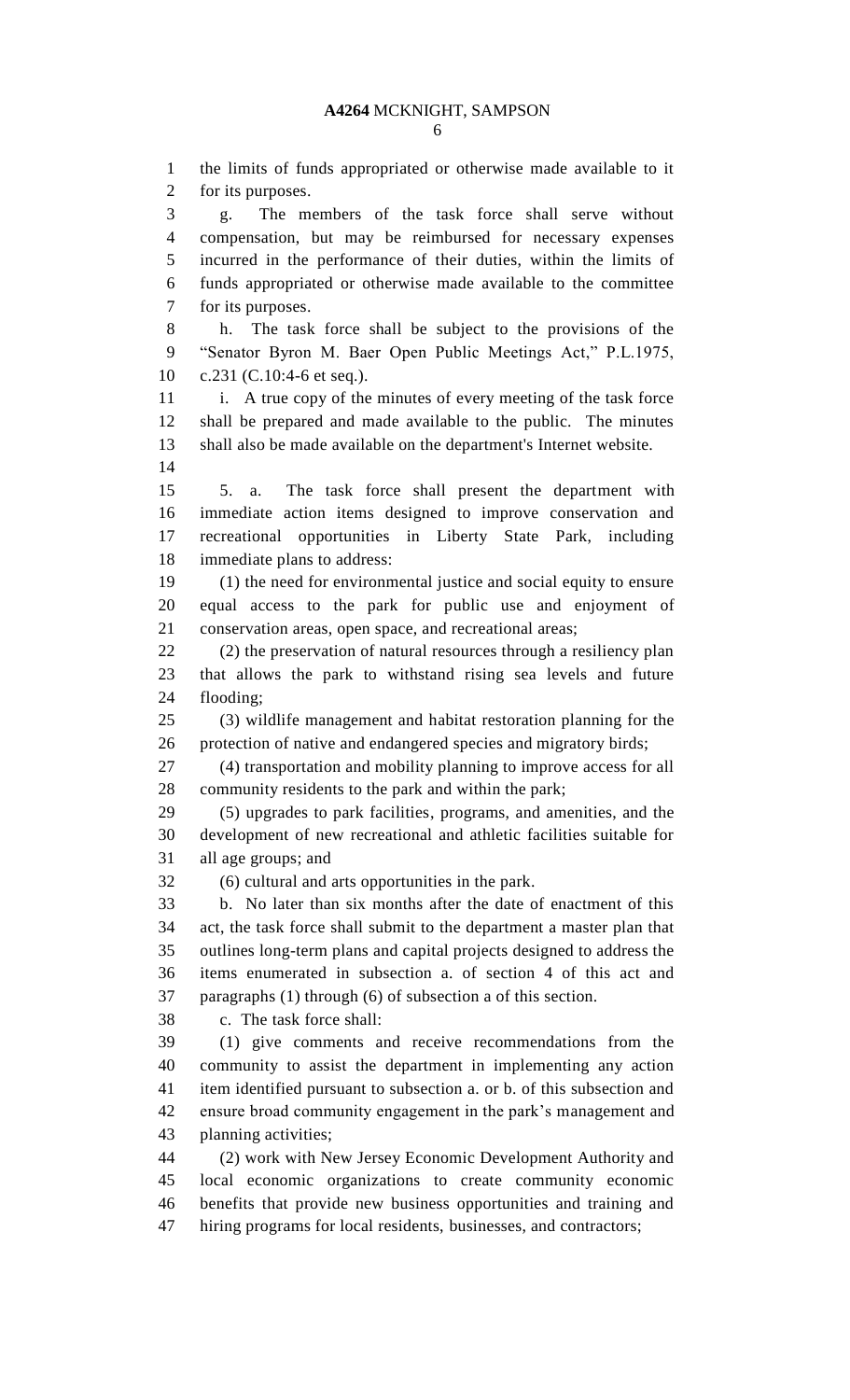### **A4264** MCKNIGHT, SAMPSON

 (3) work with local environmental organizations and local governmental entities to develop plans to maintain and upgrade natural and scenic wildlife areas and trails, and improve flood mitigation and resiliency efforts in the park; (4) work with local recreational and amateur sports organizations to develop plans to maintain and upgrade recreational facilities in the park; (5) work with local transportation advocates and local governmental entities to develop and maintain plans to improve access to and within the park; (6) seek available funding for land acquisition, protection, and management of wildlife preserves; and (7) maintain and restore the ecology of the waterways, including the estuary, shorelines, and nursery habitat for aquatic species. 6. Nothing in this act shall be construed to amend, repeal, limit, or otherwise affect the authority or ownership interests of the Department of Environmental Protection pursuant to the "State Park and Forestry Resources Act," P.L.1983, c.324 (C.13:1L-1 et seq.), the "New Jersey Green Acres Land Acquisition Act of 1961," P.L.1961, c. 45 (C.13:8A-1 et seq.), or any other law concerning State parks or forests or the use of lands for recreation and conservation purposes. 7. There is appropriated from the General Fund to the Department of Environmental Protection the sum of \$250 million to support activities identified by the Liberty State Park Design Task Force to improve recreational activities and maintain and upgrade scenic and wildlife habits and areas at Liberty State Park. 8. This act shall take effect immediately. STATEMENT This bill would establish a Liberty State Park Design Task Force within the Department of Environmental Protection. The 17-member task force is charged with assisting the DEP in developing: (1) short-term action items designed to improve public use and enjoyment of conservation and recreation areas within the park; and (2) a long-term master plan that (a) improves park facilities, programs and amenities, (b) creates new transportation and mobility services to the park to ensure equal access for all community residents to the park and within the park, (c) further preserves the park's natural resources and wildlife and protects against climate change, and (d) includes plans for the department to generate revenue and other funds, donations, or endowments to ensure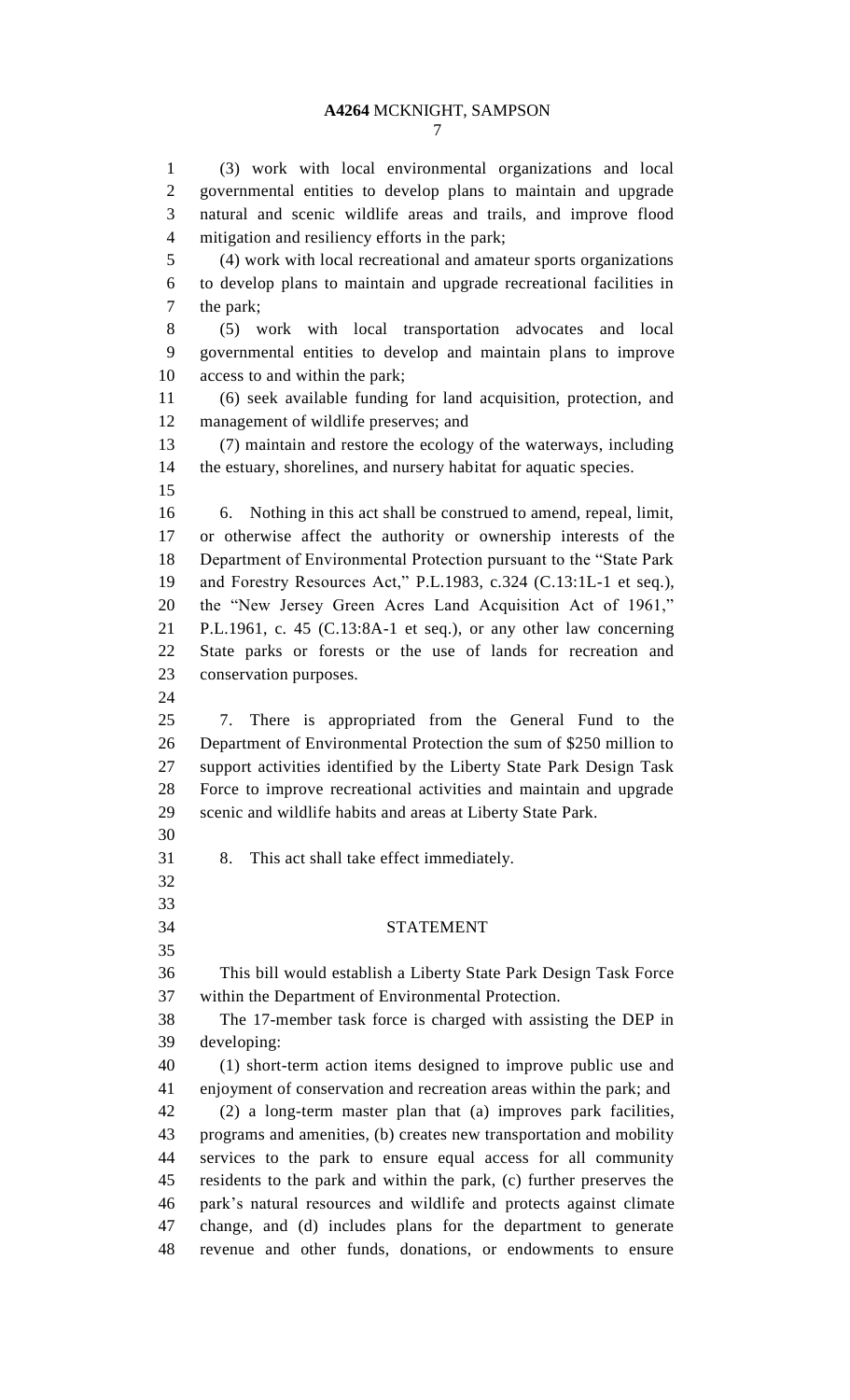adequate reserve funds for the ongoing and future maintenance of the park. In carrying out its responsibilities, the task force is to give due consideration to the natural, historic, cultural, recreational, economic and scenic resources, and the local, State, and national significance of Liberty State Park. The task force is to (1) reflect the diversity of the Hudson County and the Jersey City community, (2) give due consideration to the creation of recreational, cultural, and economic opportunities and access to the park for all residents, and (3) consider how the local community, especially minority and local small business owners can participate and benefit from the improved park. The task force is directed to present the DEP with immediate action items designed to improve conservation and recreational opportunities in Liberty State Park, including immediate plans to address: (1) the need for environmental justice and social equity to ensure equal access to the park for public use and enjoyment of conservation areas, open space, and recreational areas; (2) the preservation of natural resources through a resiliency plan that allows the park to withstand rising sea levels and future flooding; (3) wildlife management and habitat restoration planning for the protection of native and endangered species and migratory birds; (4) transportation and mobility planning to improve access for all community residents to the park and within the park; (5) upgrades to park facilities, programs, and amenities, and development of new recreational and athletic facilities suitable for all age groups; and (6) cultural and arts opportunities in the park. The bill further directs the task force, no later than six months after the bill is enacted into law, to submit to the DEP a master plan that outlines long-term plans and capital projects designed to address the aforementioned issues and provides for the continued maintenance of the park. Lastly, this bill appropriates \$250 million from the General Fund to the DEP to support activities identified by the Liberty State Park Design Task Force to improve recreational activities and maintain and upgrade scenic and wildlife habits and areas at Liberty State Park. On September 23, 2021, the DEP Commissioner created, by Administrative Order, a 17-member Liberty State Park Design Task Force for the purposes of developing conceptual and design plans to improve conservation and recreational opportunities in Liberty State Park. This bill expands on the DEP's action by establishing in statute that task force as a permanent entity. The 1,200-acre Liberty State Park, located in Jersey City, is

situated along the mouth of the Hudson River where it meets the